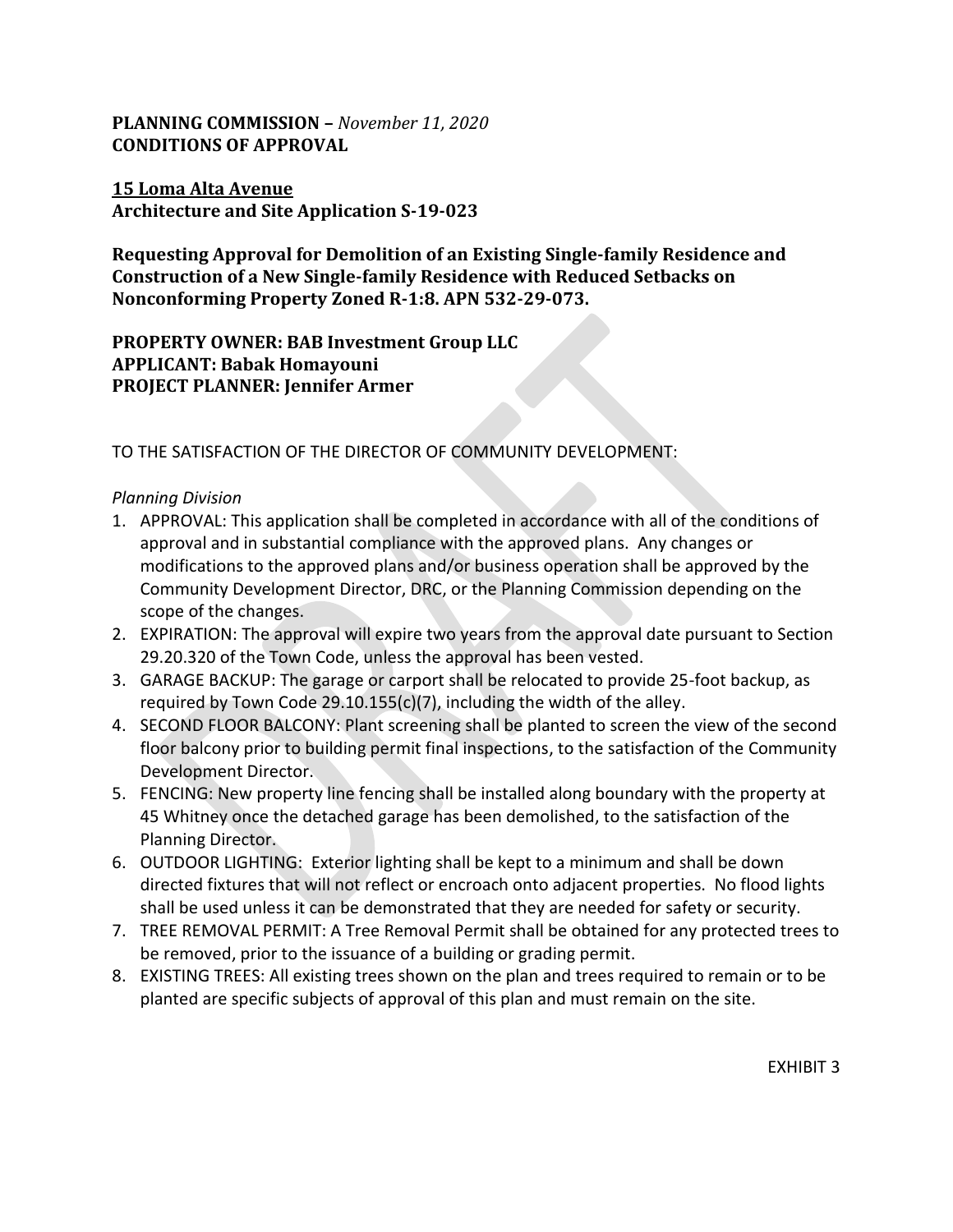- 9. TREE FENCING: Protective tree fencing, and other protection measures shall be placed at the drip line of existing trees prior to issuance of demolition and building permits and shall remain through all phases of construction. Include a tree protection plan with the construction plans.
- 10. TREE STAKING: All newly planted trees shall be double-staked using rubber tree ties.
- 11. FRONT YARD LANDSCAPE: Prior to issuance of a Certificate of Occupancy the front yard must be landscaped.
- 12. WATER EFFICIENCY LANDSCAPE ORDINANCE: The final landscape plan shall meet the requirements of the Town of Los Gatos Water Conservation Ordinance or the State Water Efficient Landscape Ordinance, whichever is more restrictive. Submittal of a Landscape Documentation Package pursuant to WELO is required prior to issuance of a building permit. A review fee based on the current fee schedule adopted by the Town Council is required when working landscape and irrigation plans are submitted for review. A completed WELO Certificate of Completion is required prior to final inspection/certificate of occupancy.
- 13. STORY POLES: The story poles on the project site shall be removed within 30 days of approval of the Architecture & Site application.
- 14. TOWN INDEMNITY: Applicants are notified that Town Code Section 1.10.115 requires that any applicant who receives a permit or entitlement from the Town shall defend, indemnify, and hold harmless the Town and its officials in any action brought by a third party to overturn, set aside, or void the permit or entitlement. This requirement is a condition of approval of all such permits and entitlements whether or not expressly set forth in the approval and may be secured to the satisfaction of the Town Attorney.
- 15. COMPLIANCE MEMORANDUM: A memorandum shall be prepared and submitted with the building plans detailing how the Conditions of Approval will be addressed.

## *Building Division*

- 16. PERMITS REQUIRED: A Demolition Permit is required for each existing structure. A separate Building Permit is required for the construction of the new single-family residence and attached garage.
- 17. APPLICABLE CODES: The current codes, as amended and adopted by the Town of Los Gatos as of January 1, 2020, are the 2019 California Building Standards Code, California Code of Regulations Title 24, Parts 1-12, including locally adopted Energy Reach Codes.
- 18. CONDITIONS OF APPROVAL: The Conditions of Approval must be blue-lined in full on the cover sheet of the construction plans. A Compliance Memorandum shall be prepared and submitted with the building permit application detailing how the Conditions of Approval will be addressed.
- 19. SIZE OF PLANS: Submit four sets of construction plans, minimum size 24" x 36", maximum size 30" x 42".
- 20. REQUIREMENTS FOR COMPLETE DEMOLITION OF STRUCTURE: Obtain a Building Department Demolition Application and a Bay Area Air Quality Management District Application from the Building Department Service Counter. Once the demolition form has been completed, all signatures obtained, and written verification from PG&E that all utilities have been disconnected, return the completed form to the Building Department Service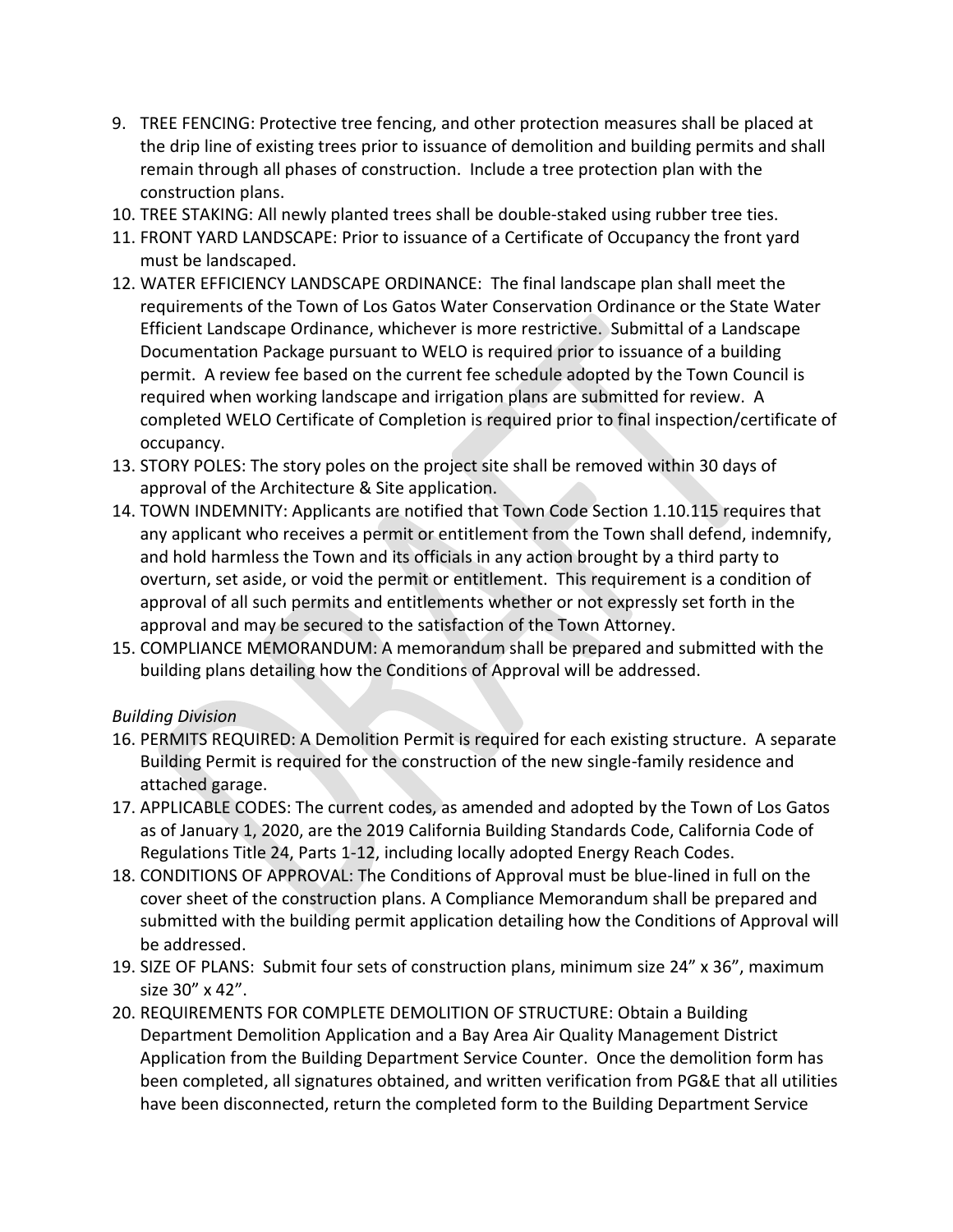Counter with the Air District's J# Certificate, PG&E verification, and three (3) sets of site plans showing all existing structures, existing utility service lines such as water, sewer, and PG&E. No demolition work shall be done without first obtaining a permit from the Town.

- 21. SOILS REPORT: A Soils Report, prepared to the satisfaction of the Building Official, containing foundation and retaining wall design recommendations, shall be submitted with the Building Permit Application. This report shall be prepared by a licensed Civil Engineer specializing in soils mechanics.
- 22. SHORING: Shoring plans and calculations will be required for all excavations which exceed five (5) feet in depth or which remove lateral support from any existing building, adjacent property, or the public right-of-way. Shoring plans and calculations shall be prepared by a California licensed engineer and shall confirm to the Cal/OSHA regulations.
- 23. FOUNDATION INSPECTIONS: A pad certificate prepared by a licensed civil engineer or land surveyor shall be submitted to the project Building Inspector at foundation inspection. This certificate shall certify compliance with the recommendations as specified in the Soils Report, and that the building pad elevations and on-site retaining wall locations and elevations have been prepared according to the approved plans. Horizontal and vertical controls shall be set and certified by a licensed surveyor or registered Civil Engineer for the following items:
	- a. Building pad elevation
	- b. Finish floor elevation
	- c. Foundation corner locations
	- d. Retaining wall(s) locations and elevations
- 24. TITLE 24 ENERGY COMPLIANCE: All required California Title 24 Energy Compliance Forms must be blue-lined (sticky-backed), i.e. directly printed, onto a plan sheet.
- 25. TOWN RESIDENTIAL ACCESSIBILITY STANDARDS: New residential units shall be designed with adaptability features for single-family residences per Town Resolution 1994-61:
	- a. Wood backing (2" x 8" minimum) shall be provided in all bathroom walls, at water closets, showers, and bathtubs, located 34 inches from the floor to the center of the backing, suitable for the installation of grab bars if needed in the future.
	- b. All passage doors shall be at least 32 inch doors on the accessible floor level.
	- c. The primary entrance door shall be a 36 inch wide door including a 5'x 5' level landing, no more than 1 inch out of plane with the immediate interior floor level and with an 18 inch clearance at interior strike edge.
	- d. A door buzzer, bell or chime shall be hard wired at primary entrance.
- 26. BACKWATER VALVE: The scope of this project may require the installation of a sanitary sewer backwater valve per Town Ordinance 6.50.025. Please provide information on the plans if a backwater valve is required and the location of the installation. The Town of Los Gatos Ordinance and West Valley Sanitation District (WVSD) requires backwater valves on drainage piping serving fixtures that have flood level rims less than 12 inches above the elevation of the next upstream manhole.
- 27. HAZARDOUS FIRE ZONE: All projects in the Town of Los Gatos require Class A roof assemblies.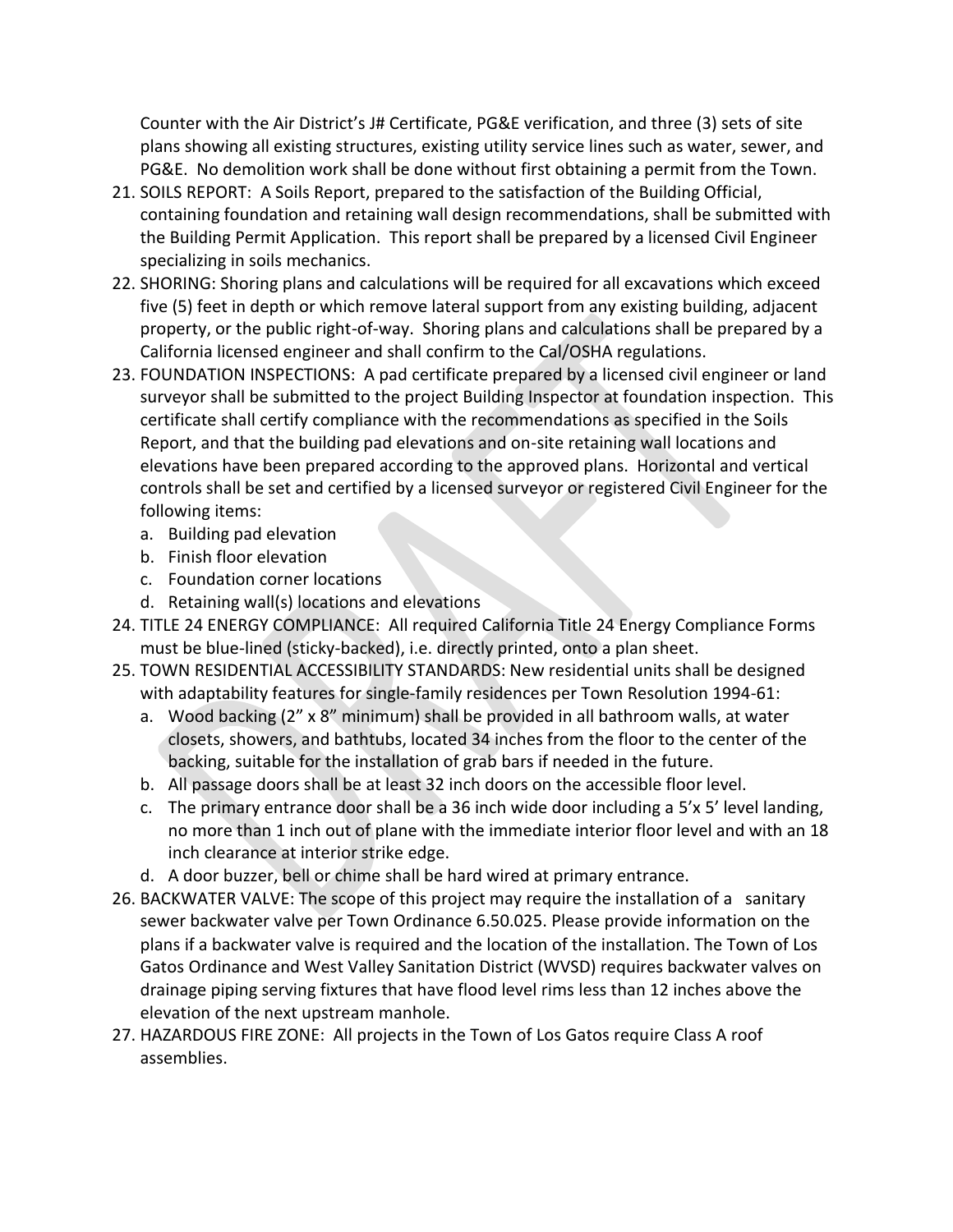- 28. WILDLAND-URBAN INTERFACE: This project is located in a Wildland-Urban Interface High Fire Area and must comply with Section R337 of the 2016 California Residential Code, Public Resources Code 4291 and California Government Code Section 51182.
- 29. PROVIDE DEFENSIBLE SPACE/FIRE BREAK LANDSCAPING PLAN: Prepared by a California licensed Landscape Architect in conformance with California Public Resources Code 4291 and California Government Code Section 51182.
- 30. PRIOR TO FINAL INSPECTION: Provide a letter from a California licensed Landscape Architect certifying the landscaping and vegetation clearance requirements have been completed per the California Public Resources Code 4291 and Government Code Section 51182.
- 31. SPECIAL INSPECTIONS: When a special inspection is required by CBC Section 1704, the Architect or Engineer of Record shall prepare an inspection program that shall be submitted to the Building Official for approval prior to issuance of the Building Permit. The Town Special Inspection form must be completely filled-out and signed by all requested parties prior to permit issuance. Special Inspection forms are available from the Building Division Service Counter or online at www.losgatosca.gov/building.
- 32. BLUE PRINT FOR A CLEAN BAY SHEET: The Town standard Santa Clara Valley Nonpoint Source Pollution Control Program Sheet (page size same as submitted drawings) shall be part of the plan submittal as the second page. The specification sheet is available at the Building Division Service Counter for a fee of \$2 or at ARC Blue Print for a fee or online at www.losgatosca.gov/building.
- 33. APPROVALS REQUIRED: The project requires the following departments and agencies approval before issuing a building permit:
	- a. Community Development Planning Division: (408) 354-6874
	- b. Engineering/Parks & Public Works Department: (408) 399-5771
	- c. Santa Clara County Fire Department: (408) 378-4010
	- d. West Valley Sanitation District: (408) 378-2407
	- e. Local School District: The Town will forward the paperwork to the appropriate school district(s) for processing. A copy of the paid receipt is required prior to permit issuance.

# TO THE SATISFACTION OF THE DIRECTOR OF PARKS & PUBLIC WORKS:

## *Engineering Division*

34. GENERAL: All public improvements shall be made according to the latest adopted Town Standard Plans, Standard Specifications and Engineering Design Standards. All work shall conform to the applicable Town ordinances. The adjacent public right-of-way shall be kept clear of all job-related mud, silt, concrete, dirt and other construction debris at the end of the day. Dirt and debris shall not be washed into storm drainage facilities. The storing of goods and materials on the sidewalk and/or the street will not be allowed unless an encroachment permit is issued by the Engineering Division of the Parks and Public Works Department. The Owner, Applicant and/or Developer's representative in charge shall be at the job site during all working hours. Failure to maintain the public right-of-way according to this condition may result in the issuance of correction notices, citations, or stop work orders and the Town performing the required maintenance at the Owner, Applicant and/or Developer's expense.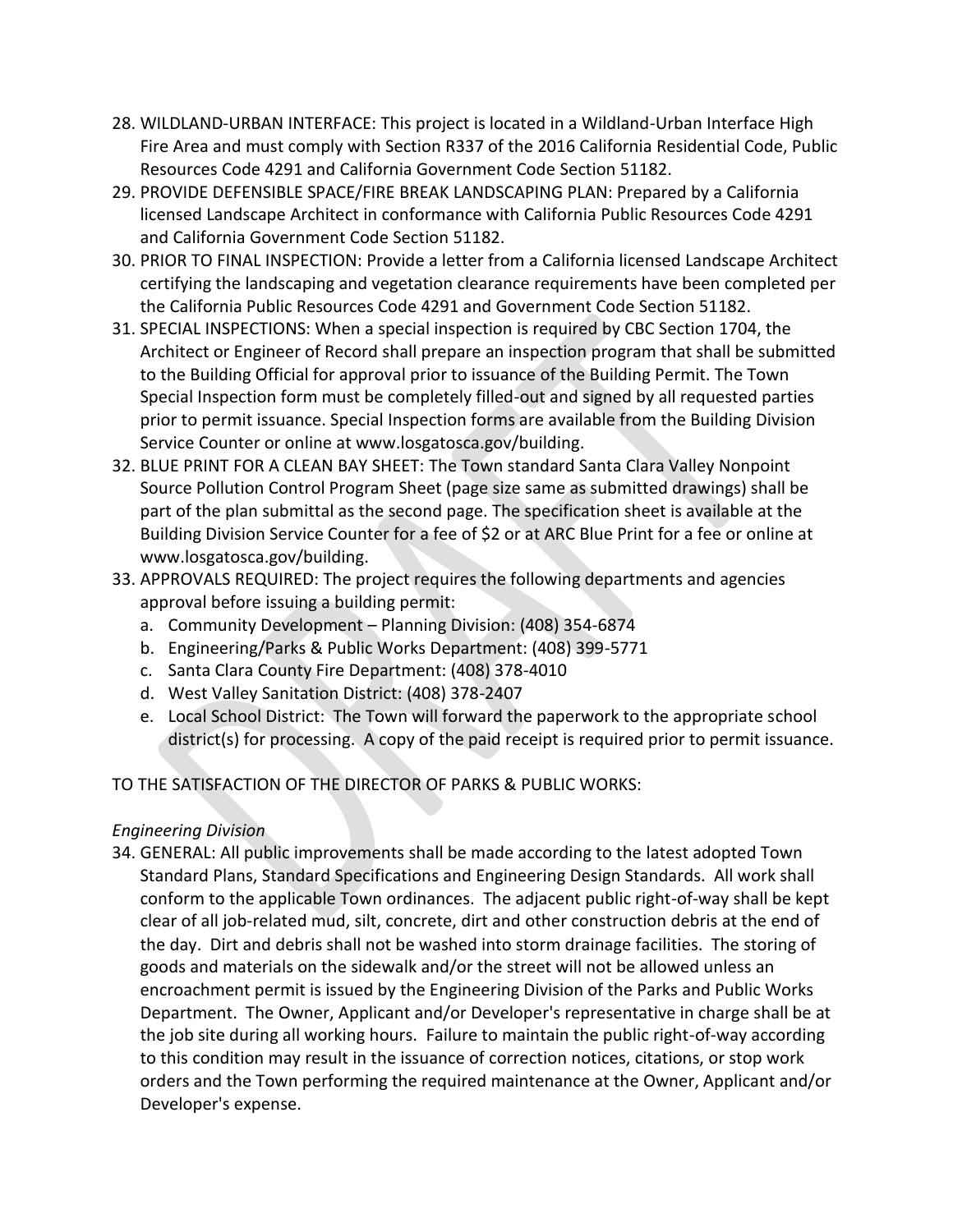- 35. APPROVAL: This application shall be completed in accordance with all the conditions of approval listed below and in substantial compliance with the latest reviewed and approved development plans. Any changes or modifications to the approved plans or conditions of approvals shall be approved by the Town Engineer.
- 36. GENERAL LIABILITY INSURANCE: The property owner shall provide proof of insurance to the Town on a yearly basis. In addition to general coverage, the policy must cover all elements encroaching into the Town's right-of-way.
- 37. PUBLIC WORKS INSPECTIONS: The Owner, Applicant and/or Developer or their representative shall notify the Engineering Inspector at least twenty-four (24) hours before starting any work pertaining to on-site drainage facilities, grading or paving, and all work in the Town's right-of-way. Failure to do so will result in penalties and rejection of any work that occurred without inspection.
- 38. RESTORATION OF PUBLIC IMPROVEMENTS: The Owner, Applicant and/or Developer or their representative shall repair or replace all existing improvements not designated for removal that are damaged or removed because of the Owner, Applicant and/or Developer or their representative's operations. Improvements such as, but not limited to: curbs, gutters, sidewalks, driveways, signs, pavements, raised pavement markers, thermoplastic pavement markings, etc., shall be repaired and replaced to a condition equal to or better than the original condition. Any new concrete shall be free of stamps, logos, names, graffiti, etc. Any concrete identified that is displaying a stamp or equal shall be removed and replaced at the Contractor's sole expense and no additional compensation shall be allowed therefore. Existing improvement to be repaired or replaced shall be at the direction of the Engineering Construction Inspector and shall comply with all Title 24 Disabled Access provisions. The restoration of all improvements identified by the Engineering Construction Inspector shall be completed before the issuance of a certificate of occupancy. The Owner, Applicant and/or Developer or their representative shall request a walk-through with the Engineering Construction Inspector before the start of construction to verify existing conditions.
- 39. SITE SUPERVISION: The General Contractor shall provide qualified supervision on the job site at all times during construction.
- 40. STREET/SIDEWALK CLOSURE: Any proposed blockage or partial closure of the street and/or sidewalk requires an encroachment permit. Special provisions such as limitations on works hours, protective enclosures, or other means to facilitate public access in a safe manner may be required.
- 41. DESIGN CHANGES: Any proposed changes to the approved plans shall be subject to the approval of the Town prior to the commencement of any and all altered work. The Owner, Applicant and/or Developer's project engineer shall notify, in writing, the Town Engineer at least seventy-two (72) hours in advance of all the proposed changes. Any approved changes shall be incorporated into the final "as-built" plans.
- 42. PLANS AND STUDIES: Any studies imposed by the Planning Commission or Town Council shall be funded by the Owner and/or Applicant.
- 43. DRIVEWAY: The driveway conform to existing pavement on Panighetti Place shall be constructed in a manner such that the existing drainage patterns will not be obstructed.
- 44. DRAINAGE IMPROVEMENT: Prior to the issuance of any grading/improvement permits, the Owner and/or Applicant shall: a) design provisions for surface drainage; and b) design all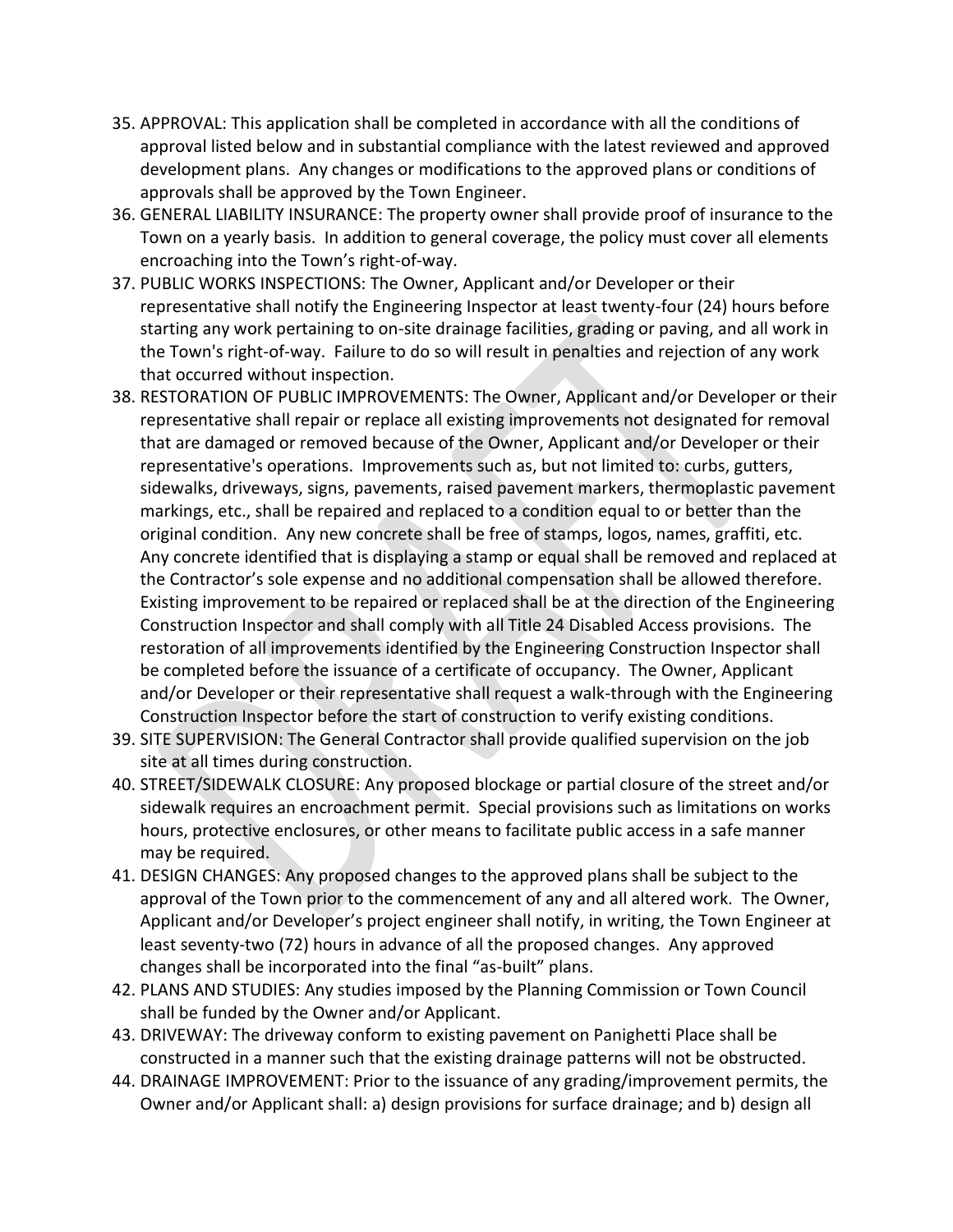necessary storm drain facilities extending to a satisfactory point of disposal for the proper control and disposal of storm runoff; and c) provide a recorded copy of any required easements to the Town.

- 45. TREE REMOVAL: Copies of all necessary tree removal permits shall be provided prior to the issuance of a building permit.
- 46. PRECONSTRUCTION MEETING: Prior to issuance of any grading or building permits or the commencement of any site work, the general contractor shall:
	- a. Along with the Owner, Applicant and/or Developer, attend a pre-construction meeting with the Town Engineer to discuss the project conditions of approval, working hours, site maintenance and other construction matters;
	- b. Acknowledge in writing that they have read and understand the project conditions of approval and will make certain that all project sub-contractors have read and understand them as well prior to commencing any work, and that a copy of the project conditions of approval will be posted on-site at all times during construction.
- 47. SOILS REPORT: One copy of the soils and geologic report shall be submitted with the application. The soils report shall include specific criteria and standards governing site grading, drainage, pavement design, retaining wall design, and erosion control. The reports shall be signed and "wet stamped" by the engineer or geologist, in conformance with Section 6735 of the California Business and Professions Code.
- 48. SOILS REVIEW: Prior to Town approval of a development application, the Owner and/or Applicant's engineers shall prepare and submit a design-level geotechnical and geological investigation for review by the Town's consultant, with costs borne by the Owner and/or Applicant, and subsequent approval by the Town. The Owner and/or Applicant's soils engineer shall review the final grading and drainage plans to ensure that designs for foundations, retaining walls, site grading, and site drainage are in accordance with their recommendations and the peer review comments. Approval of the Owner and/or Applicant's soils engineer shall then be conveyed to the Town either by submitting a Plan Review Letter prior to issuance of grading or building permit(s).
- 49. SOILS ENGINEER CONSTRUCTION OBSERVATION: During construction, all excavations and grading shall be inspected by the Owner and/or Applicant's soils engineer prior to placement of concrete and/or backfill so they can verify that the actual conditions are as anticipated in the design-level geotechnical report and recommend appropriate changes in the recommendations contained in the report, if necessary. The results of the construction observation and testing shall be documented in an "as-built" letter/report prepared by the Owner and/or Applicant's soils engineer and submitted to the Town before a certificate of occupancy is granted.
- 50. SOIL RECOMMENDATIONS: The project shall incorporate the geotechnical/geological recommendations contained in the project's design-level geotechnical/geological investigation as prepared by the Owner and/or Applicant's engineer(s), and any subsequently required report or addendum. Subsequent reports or addendum are subject to peer review by the Town's consultant and costs shall be borne by the Owner and/or Applicant.
- 51. WATER METER: The existing water meter, currently located within the Loma Alta Avenue right-of-way, shall be relocated within the property in question, directly behind the public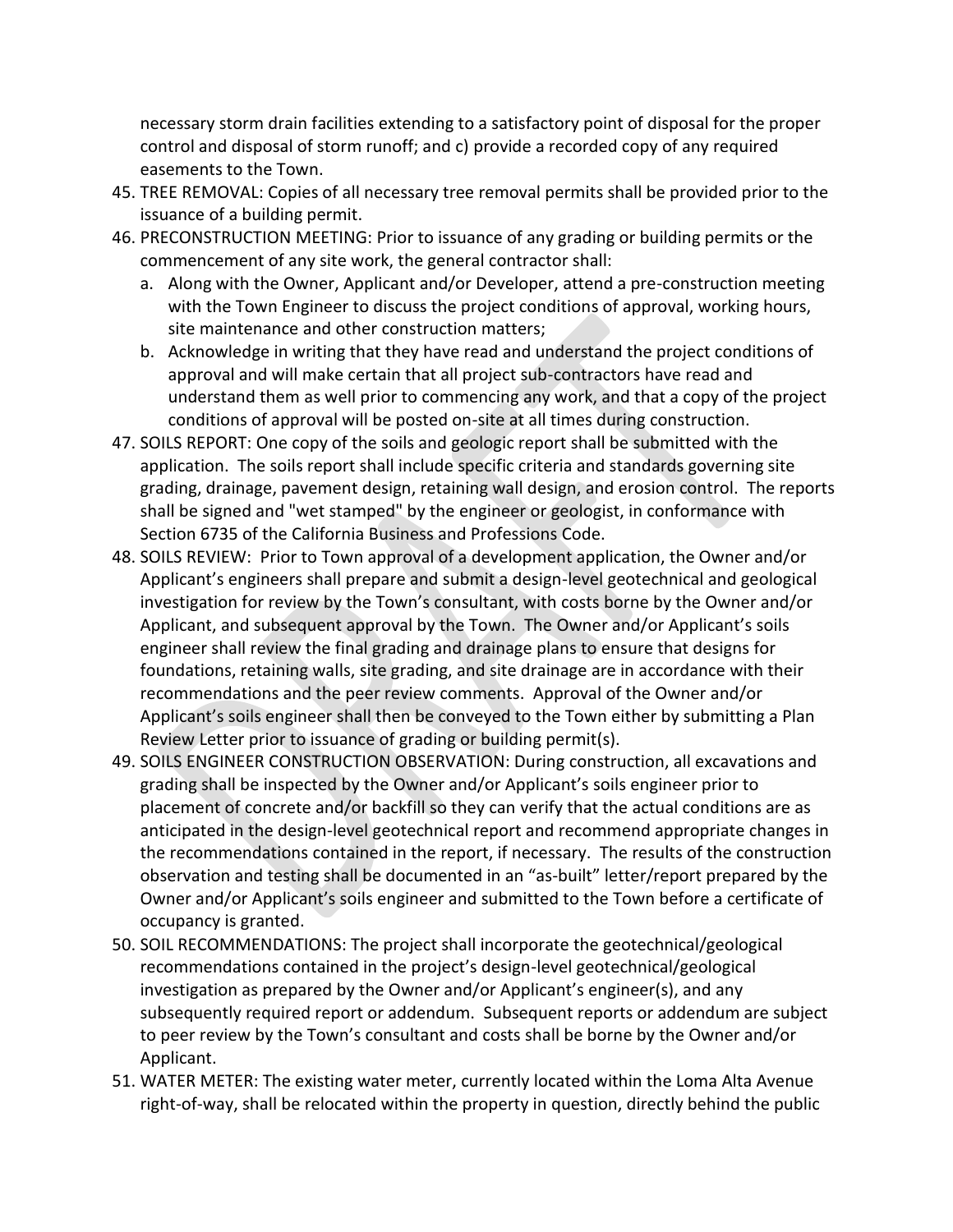right-of-way line. The Owner and/or Applicant shall repair and replace to existing Town standards any portion of concrete flatwork within said right-of-way that is damaged during this activity prior to issuance of a certificate of occupancy.

- 52. SANITARY SEWER CLEANOUT: The existing sanitary sewer cleanout, currently located within the Loma Alta Avenue right-of-way, shall be relocated within the property in question, within one (1) foot of the property line per West Valley Sanitation District Standard Drawing 3, or at a location specified by the Town. The Owner and/or Applicant shall repair and replace to existing Town standards any portion of concrete flatwork within said right-of-way that is damaged during this activity prior to issuance of a certificate of occupancy.
- 53. PUBLIC IMPROVEMENTS: The following improvements shall be installed by the Owner and/or Applicant. Plans for those improvements shall be prepared by a California registered civil engineer, reviewed and approved by the Town, and guaranteed by contract, Faithful Performance Security and Labor & Materials Security before the issuance of any grading or building permits or the recordation of a map. The improvements must be completed and accepted by the Town before a Certificate of Occupancy for any new building can be issued.
	- a. Loma Alta Avenue: 2" overlay from the centerline to the northeastern lip of gutter, or alternative pavement restoration measure as approved by the Town Engineer.
	- b. Panighetti Place: 2" overlay from the centerline to the southeastern edge of pavement, or alternative pavement restoration measure as approved by the Town Engineer.
- 54. CERTIFICATE OF OCCUPANCY: The Engineering Division of the Parks and Public Works Department will not sign off on a Temporary Certificate of Occupancy or a Final Certificate of Occupancy until all required improvements within the Town's right-of-way have been completed and approved by the Town.
- 55. FRONTAGE IMPROVEMENTS: The Owner and/or Applicant shall be required to improve the project's public frontage (right-of-way line to centerline and/or to limits per the direction of the Town Engineer) to current Town Standards. These improvements may include but not limited to curb, gutter, sidewalk, driveway approach(es), pavement, etc. The improvements must be completed and accepted by the Town before a Certificate of Occupancy for any new building can be issued.
- 56. UTILITIES: The Owner and/or Applicant shall install all new, relocated, or temporarily removed utility services, including telephone, electric power and all other communications lines underground, as required by Town Code Section 27.50.015(b). All new utility services shall be placed underground. Underground conduit shall be provided for cable television service. The Owner and/or Applicant is required to obtain approval of all proposed utility alignments from any and all utility service providers before a Certificate of Occupancy for any new building can be issued. The Town of Los Gatos does not approve or imply approval for final alignment or design of these facilities.
- 57. SIDEWALK REPAIR: The Owner and/or Applicant shall repair and replace to existing Town standards any sidewalk damaged now or during construction of this project. All new and existing adjacent infrastructure must meet current ADA standards. Sidewalk repair shall match existing color, texture and design, and shall be constructed per Town Standard Details. New concrete shall be free of stamps, logos, names, graffiti, etc. Any concrete identified that is displaying a stamp or equal shall be removed and replaced at the Contractor's sole expense and no additional compensation shall be allowed therefore. The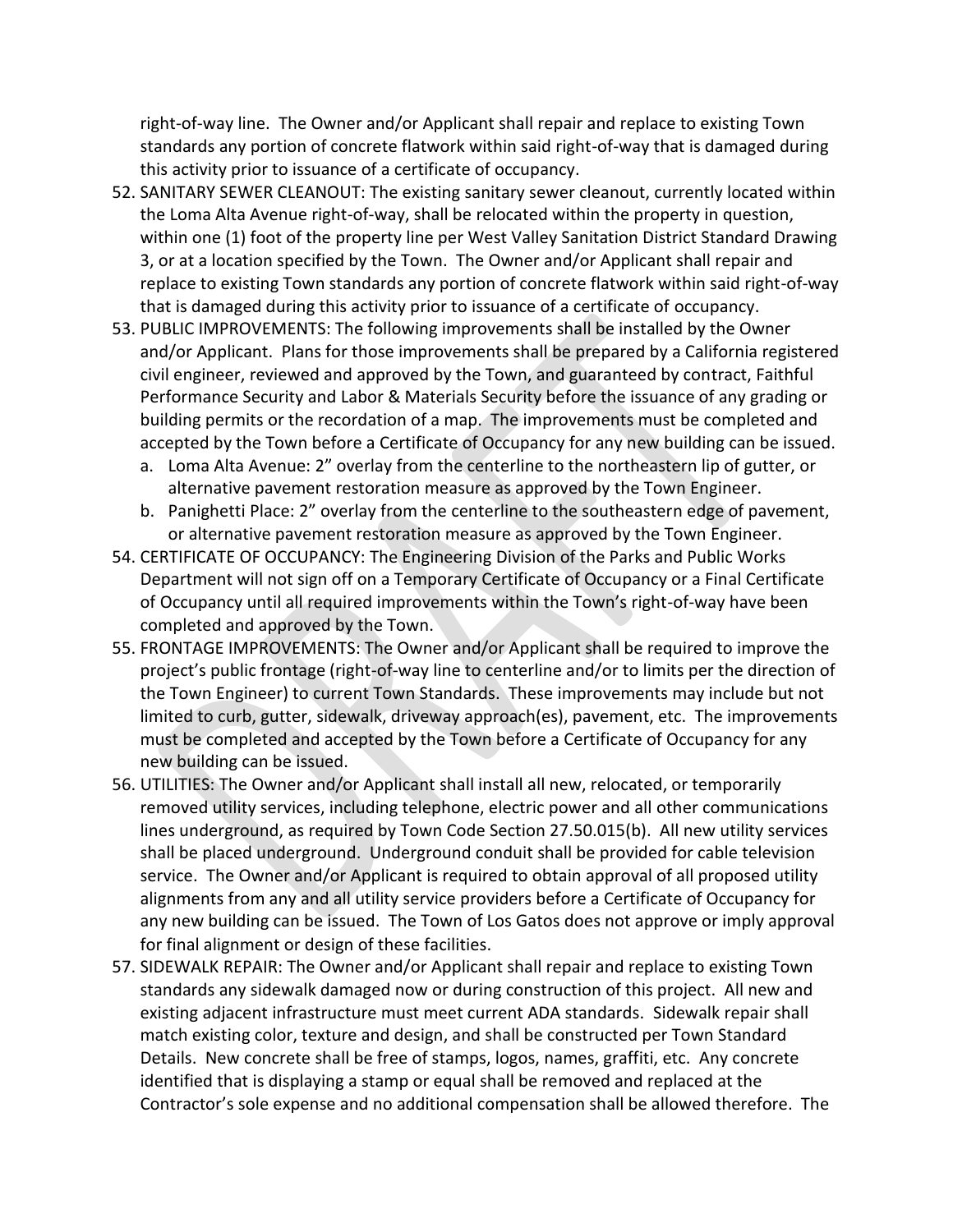limits of sidewalk repair will be determined by the Engineering Construction Inspector during the construction phase of the project. The improvements must be completed and accepted by the Town before a Certificate of Occupancy for any new building can be issued.

- 58. CURB AND GUTTER REPAIR: The Owner and/or Applicant shall repair and replace to existing Town standards any curb and gutter damaged now or during construction of this project. All new and existing adjacent infrastructure must meet Town standards. New curb and gutter shall be constructed per Town Standard Details. New concrete shall be free of stamps, logos, names, graffiti, etc. Any concrete identified that is displaying a stamp or equal shall be removed and replaced at the Contractor's sole expense and no additional compensation shall be allowed therefore. The limits of curb and gutter repair will be determined by the Engineering Construction Inspector during the construction phase of the project. The improvements must be completed and accepted by the Town before a Certificate of Occupancy for any new building can be issued.
- 59. CONSTRUCTION VEHICLE PARKING: Construction vehicle parking within the public right-ofway will only be allowed if it does not cause access or safety problems as determined by the Town.
- 60. HAULING OF SOIL: Hauling of soil on- or off-site shall not occur during the morning or evening peak periods (between 7:00 a.m. and 9:00 a.m. and between 4:00 p.m. and 6:00 p.m.), and at other times as specified by the Director of Parks and Public Works. Prior to the issuance of a grading or building permit, the Owner and/or Applicant or their representative shall work with the Town Building Department and Engineering Division Inspectors to devise a traffic control plan to ensure safe and efficient traffic flow under periods when soil is hauled on or off the project site. This may include, but is not limited to provisions for the Owner and/or Applicant to place construction notification signs noting the dates and time of construction and hauling activities, or providing additional traffic control. Coordination with other significant projects in the area may also be required. Cover all trucks hauling soil, sand and other loose debris.
- 61. CONSTRUCTION HOURS: All construction activities, including the delivery of construction materials, labors, heavy equipment, supplies, etc., shall be limited to the hours of 8:00 a.m. to 8:00 p.m., weekdays and 9:00 a.m. to 7:00 p.m. weekends and holidays. The Town may authorize, on a case-by-case basis, alternate construction hours. The Owner and/or Applicant shall provide written notice twenty-four (24) hours in advance of modified construction hours. Approval of this request is at discretion of the Town.
- 62. CONSTRUCTION NOISE: Between the hours of 8:00 a.m. to 8:00 p.m., weekdays and 9:00 a.m. to 7:00 p.m. weekends and holidays, construction, alteration or repair activities shall be allowed. No individual piece of equipment shall produce a noise level exceeding eightyfive (85) dBA at twenty-five (25) feet from the source. If the device is located within a structure on the property, the measurement shall be made at distances as close to twentyfive (25) feet from the device as possible. The noise level at any point outside of the property plane shall not exceed eighty-five (85) dBA.
- 63. CONSTRUCTION MANAGEMENT PLAN SHEET: Prior to the issuance of any grading or building permits, the Owner and/or Applicant's design consultant shall submit a construction management plan sheet (full-size) within the plan set that shall incorporate at a minimum the Project Schedule, employee parking, construction staging area, materials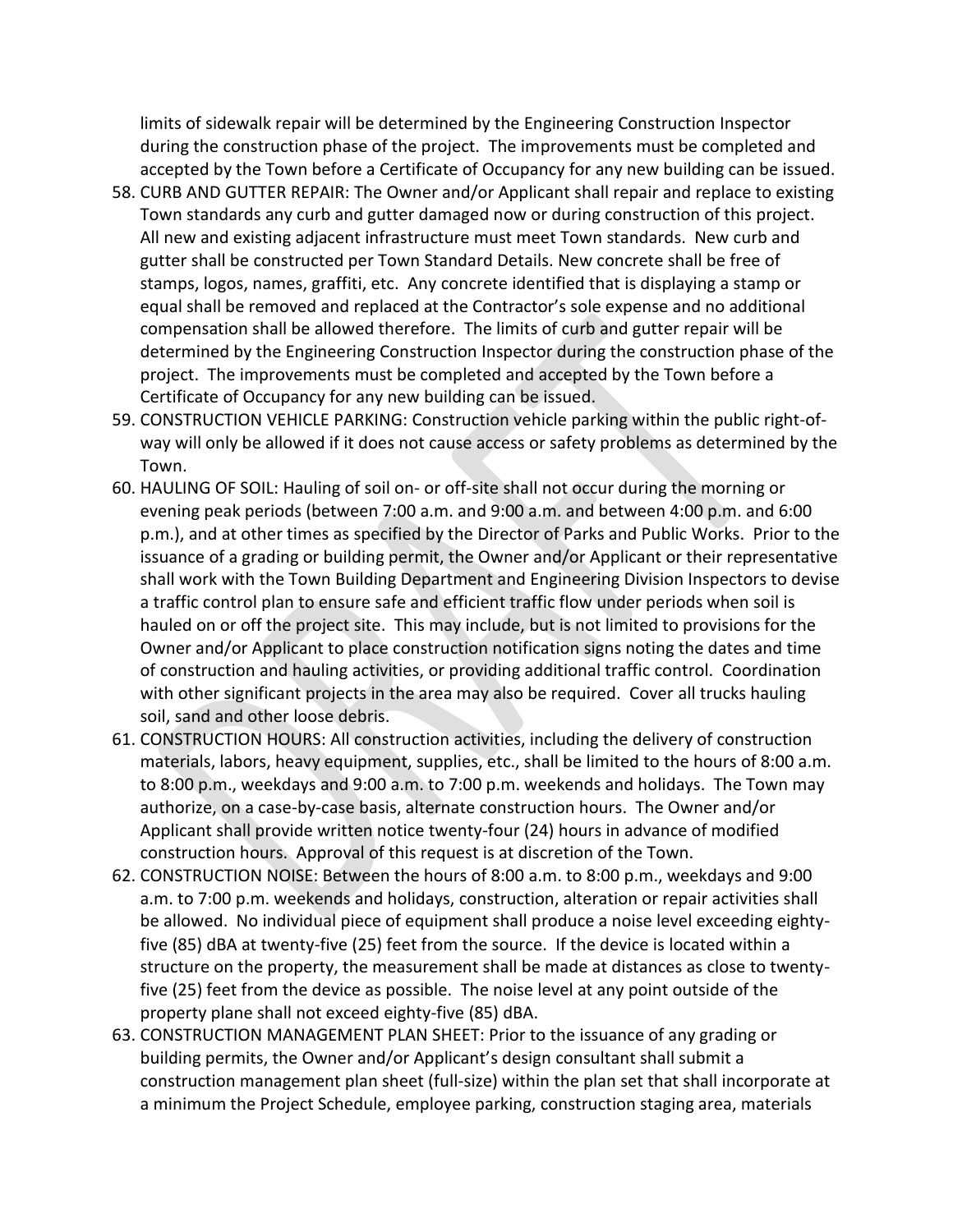storage area(s), concrete washout(s) and proposed outhouse location(s). Please refer to the Town's [Construction Management Plan Guidelines](http://www.losgatosca.gov/DocumentCenter/View/17600) document for additional information.

- 64. WVSD (West Valley Sanitation District): A Sanitary Sewer Clean-out is required for each property at the property line, within one (1) foot of the property line per West Valley Sanitation District Standard Drawing 3, or at a location specified by the Town.
- 65. SANITARY SEWER BACKWATER VALVE: Drainage piping serving fixtures which have flood level rims less than twelve (12) inches (304.8 mm) above the elevation of the next upstream manhole and/or flushing inlet cover at the public or private sewer system serving such drainage piping shall be protected from backflow of sewage by installing an approved type backwater valve. Fixtures above such elevation shall not discharge through the backwater valve, unless first approved by the Building Official. The Town shall not incur any liability or responsibility for damage resulting from a sewer overflow where the property owner or other person has failed to install a backwater valve as defined in the Uniform Plumbing Code adopted by the Town and maintain such device in a functional operation condition. Evidence of West Sanitation District's decision on whether a backwater device is needed shall be provided prior to the issuance of a building permit.
- 66. BEST MANAGEMENT PRACTICES (BMPs): The Owner and/or Applicant is responsible for ensuring that all contractors are aware of all storm water quality measures and that such measures are implemented. Best Management Practices (BMPs) shall be maintained and be placed for all areas that have been graded or disturbed and for all material, equipment and/or operations that need protection. Removal of BMPs (temporary removal during construction activities) shall be replaced at the end of each working day. Failure to comply with the construction BMP will result in the issuance of correction notices, citations, or stop work orders.
- 67. SITE DESIGN MEASURES: All projects shall incorporate at least one of the following measures:
	- a. Protect sensitive areas and minimize changes to the natural topography.
	- b. Minimize impervious surface areas.
	- c. Direct roof downspouts to vegetated areas.
	- d. Use porous or pervious pavement surfaces on the driveway, at a minimum.
	- e. Use landscaping to treat stormwater.
- 68. EROSION CONTROL: Interim and final erosion control plans shall be prepared and submitted to the Engineering Division of the Parks and Public Works Department. A maximum of two (2) weeks is allowed between clearing of an area and stabilizing/building on an area if grading is allowed during the rainy season. Interim erosion control measures, to be carried out during construction and before installation of the final landscaping, shall be included. Interim erosion control method shall include, but are not limited to: silt fences, fiber rolls (with locations and details), erosion control blankets, Town standard seeding specification, filter berms, check dams, retention basins, etc. Provide erosion control measures as needed to protect downstream water quality during winter months. The Town of Los Gatos Engineering Division of the Parks and Public Works Department and the Building Department will conduct periodic NPDES inspections of the site throughout the recognized storm season to verify compliance with the Construction General Permit and Stormwater ordinances and regulations.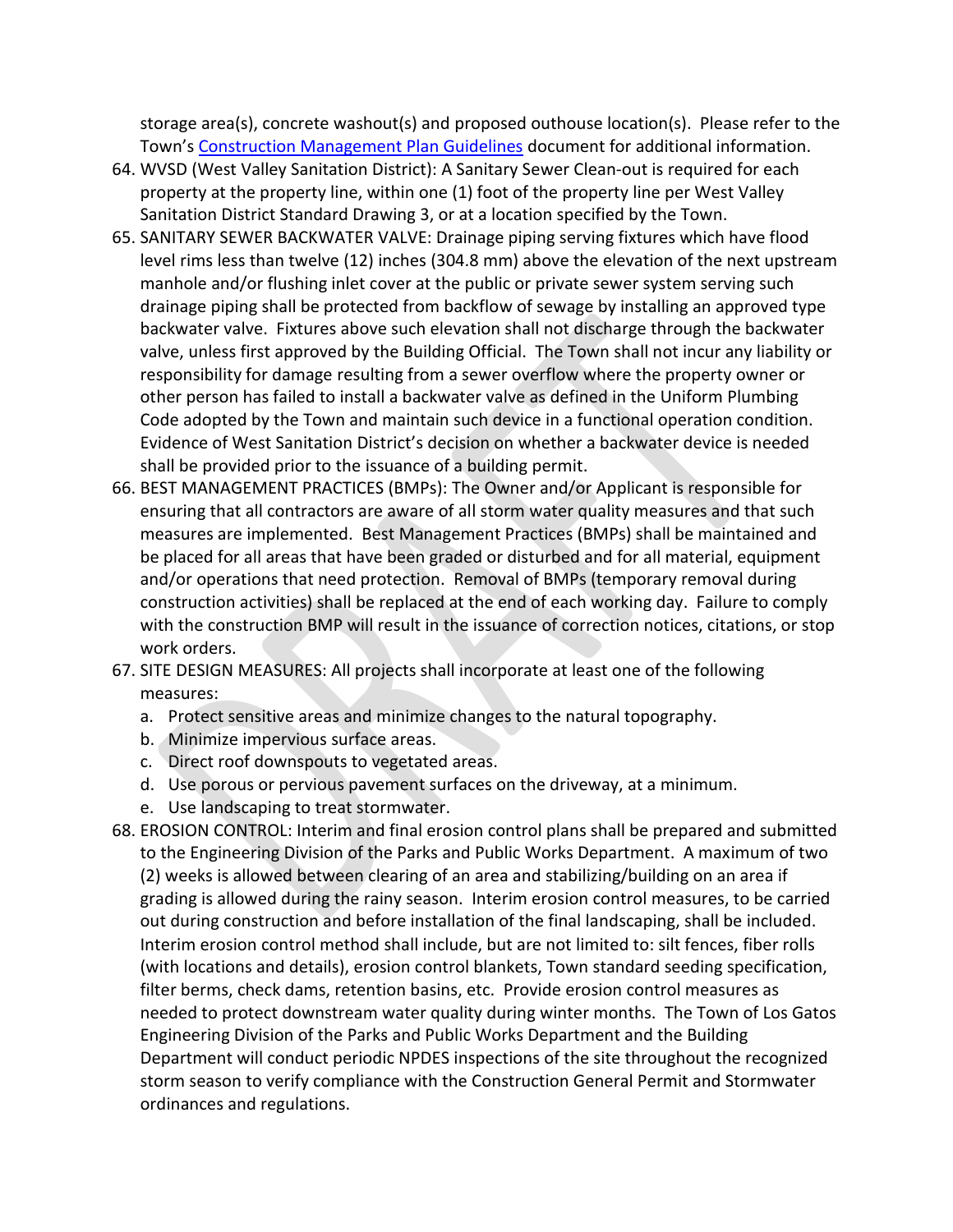- 69. DUST CONTROL: Blowing dust shall be reduced by timing construction activities so that paving and building construction begin as soon as possible after completion of grading, and by landscaping disturbed soils as soon as possible. Further, water trucks shall be present and in use at the construction site. All portions of the site subject to blowing dust shall be watered as often as deemed necessary by the Town, or a minimum of three (3) times daily, or apply (non-toxic) soil stabilizers on all unpaved access roads, parking areas, and staging areas at construction sites in order to insure proper control of blowing dust for the duration of the project. Watering on public streets shall not occur. Streets shall be cleaned by street sweepers or by hand as often as deemed necessary by the Town Engineer, or at least once a day. Watering associated with on-site construction activity shall take place between the hours of 8 a.m. and 5 p.m. and shall include at least one (1) late-afternoon watering to minimize the effects of blowing dust. All public streets soiled or littered due to this construction activity shall be cleaned and swept on a daily basis during the workweek to the satisfaction of the Town. Demolition or earthwork activities shall be halted when wind speeds (instantaneous gusts) exceed twenty-five (25) miles per hour (MPH). All trucks hauling soil, sand, or other loose debris shall be covered.
- 70. CONSTRUCTION ACTIVITIES: All construction shall conform to the latest requirements of the CASQA Stormwater Best Management Practices Handbooks for Construction Activities and New Development and Redevelopment, the Town's grading and erosion control ordinance, and other generally accepted engineering practices for erosion control as required by the Town Engineer when undertaking construction activities.
- 71. SITE DRAINAGE: Rainwater leaders shall be discharged to splash blocks. No through curb drains will be allowed. On-site drainage systems for all projects shall include one of the alternatives included in section C.3.i of the Municipal Regional NPDES Permit. These include storm water reuse via cisterns or rain barrels, directing runoff from impervious surfaces to vegetated areas and use of permeable surfaces. No improvements shall obstruct or divert runoff to the detriment of an adjacent, downstream or down slope property.
- 72. SILT AND MUD IN PUBLIC RIGHT-OF-WAY: It is the responsibility of Contractor and homeowner to make sure that all dirt tracked into the public right-of-way is cleaned up on a daily basis. Mud, silt, concrete and other construction debris SHALL NOT be washed into the Town's storm drains.
- 73. GOOD HOUSEKEEPING: Good housekeeping practices shall be observed at all times during the course of construction. All construction shall be diligently supervised by a person or persons authorized to do so at all times during working hours. The Owner and/or Applicant's representative in charge shall be at the job site during all working hours. Failure to maintain the public right-of-way according to this condition may result in penalties and/or the Town performing the required maintenance at the Owner and/or Applicant's expense.
- 74. COVERED TRUCKS: All trucks transporting materials to and from the site shall be covered.
- TO THE SATISFACTION OF THE SANTA CLARA COUNTY FIRE DEPARTMENT:
- 75. GENERAL: Review of this Developmental proposal is limited to acceptability of site access, water supply and may include specific additional requirements as they pertain to fire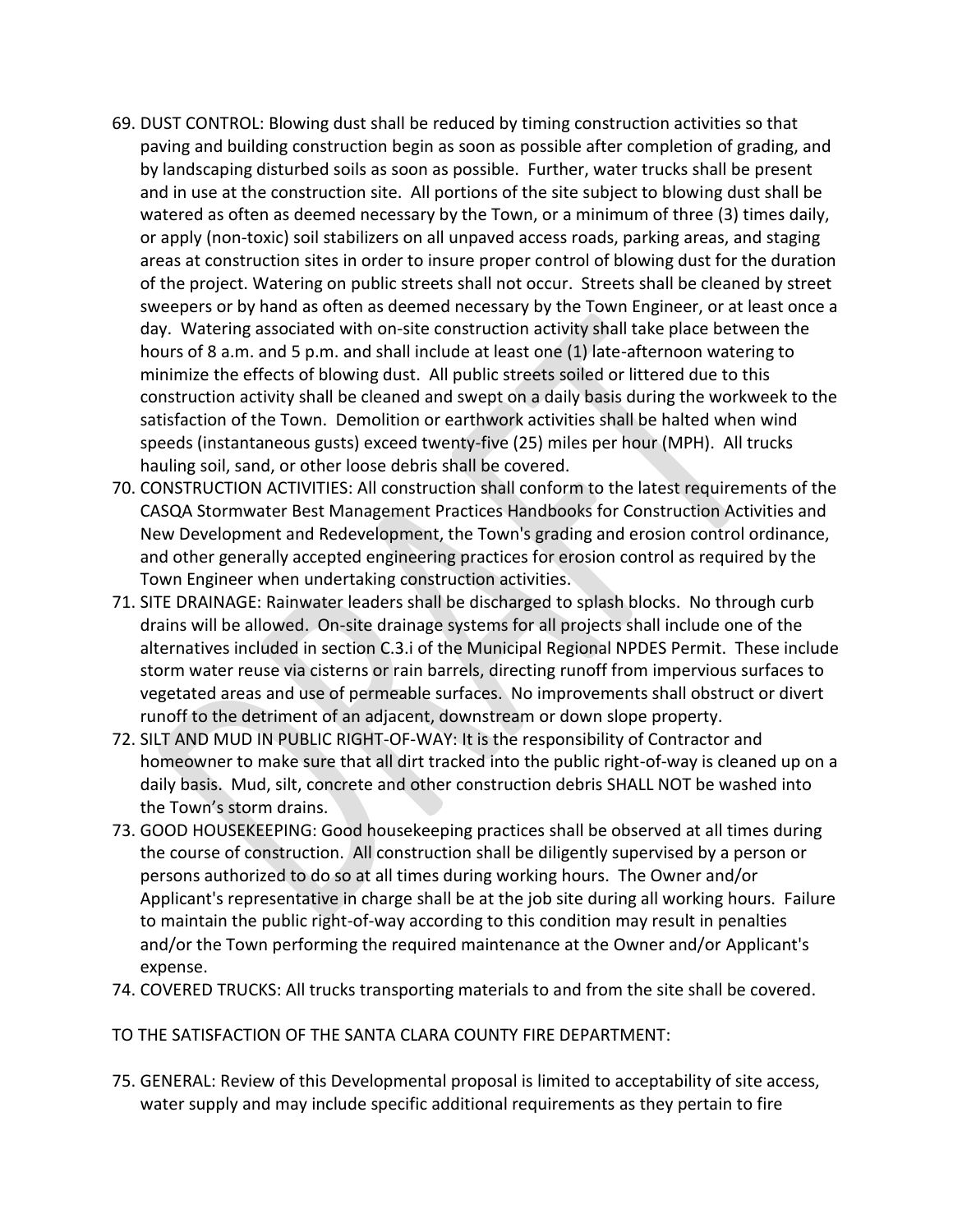department operations, and shall not be construed as a substitute for formal plan review to determine compliance with adopted model codes. Prior to performing any work, the applicant shall make application to, and receive from, the Building Department all applicable construction permits.

- 76. FIRE SPRINKLERS REQUIRED: (As noted on Sheet A0.1) An automatic residential fire sprinkler system shall be installed in one- and two-family dwellings as follows: In all new one- and two-family dwellings and in existing one- and two-family dwellings when additions are made that increase the building area to more than 3,600 SF. Exception: A one-time addition to an existing building that does not total more than 1,000 square feet of building area. Note: The owner(s), occupant(s), and any contractor(s) or subcontractor(s) are responsible for consulting with the water purveyor of record in order to determine if any modification or upgrade of the existing water service is required. A State of California licensed (C-16) Fire Protection Contractor shall submit plans, calculations, a completed permit application and appropriate fees to this department for review and approval prior to beginning their work. CRC Sec. 313.2 as adopted and amended by LGTC.
- 77. WATER SUPPLY REQUIREMENTS: Potable water supplies shall be protected from contamination caused by fire protection water supplies. It is the responsibility of the applicant and any contractors and subcontractors to contact the water purveyor supplying the site of such project, and to comply with the requirements of that purveyor. Such requirements shall be incorporated into the design of any water-based fire protection systems, and/or fire suppression water supply systems or storage containers that may be physically connected in any manner to an appliance capable of causing contamination of the potable water supply of the purveyor of record. Final approval of the system(s) under consideration will not be granted by this office until compliance with the requirements of the water purveyor of record are documented by that purveyor as having been met by the applicant(s). 2019 CFC Sec. 903.3.5 and Health and Safety Code 13114.7.
- 78. CONSTRUCTION SITE FIRE SAFETY: All construction sites must comply with applicable provisions of the CFC Chapter 33 and our Standard Detail and Specification S1-7. Provide appropriate notations on subsequent plan submittals, as appropriate to the project. CFC Chp. 33.
- 79. ADDRESS IDENTIFICATION: New and existing buildings shall have approved address numbers, building numbers or approved building identification placed in a position that is plainly legible and visible from the street or road fronting the property. These numbers shall contrast with their background. Where required by the fire code official, address numbers shall be provided in additional approved locations to facilitate emergency response. Address numbers shall be Arabic numbers or alphabetical letters. Numbers shall be a minimum of 4 inches (101.6 mm) high with a minimum stroke width of 0.5 inch (12.7 mm). Where access is by means of a private road and the building cannot be viewed from the public way, a monument, pole or other sign or means shall be used to identify the structure. Address numbers shall be maintained. CFC Sec. 505.1.
- 80. WILDLAND-URBAN INTERFACE: This project is located within the designated Wildland-Urban Interface Fire Area. The building construction shall comply with the provisions of the California Building Code (CBC) Chapter 4A. Note that vegetation clearance shall be in